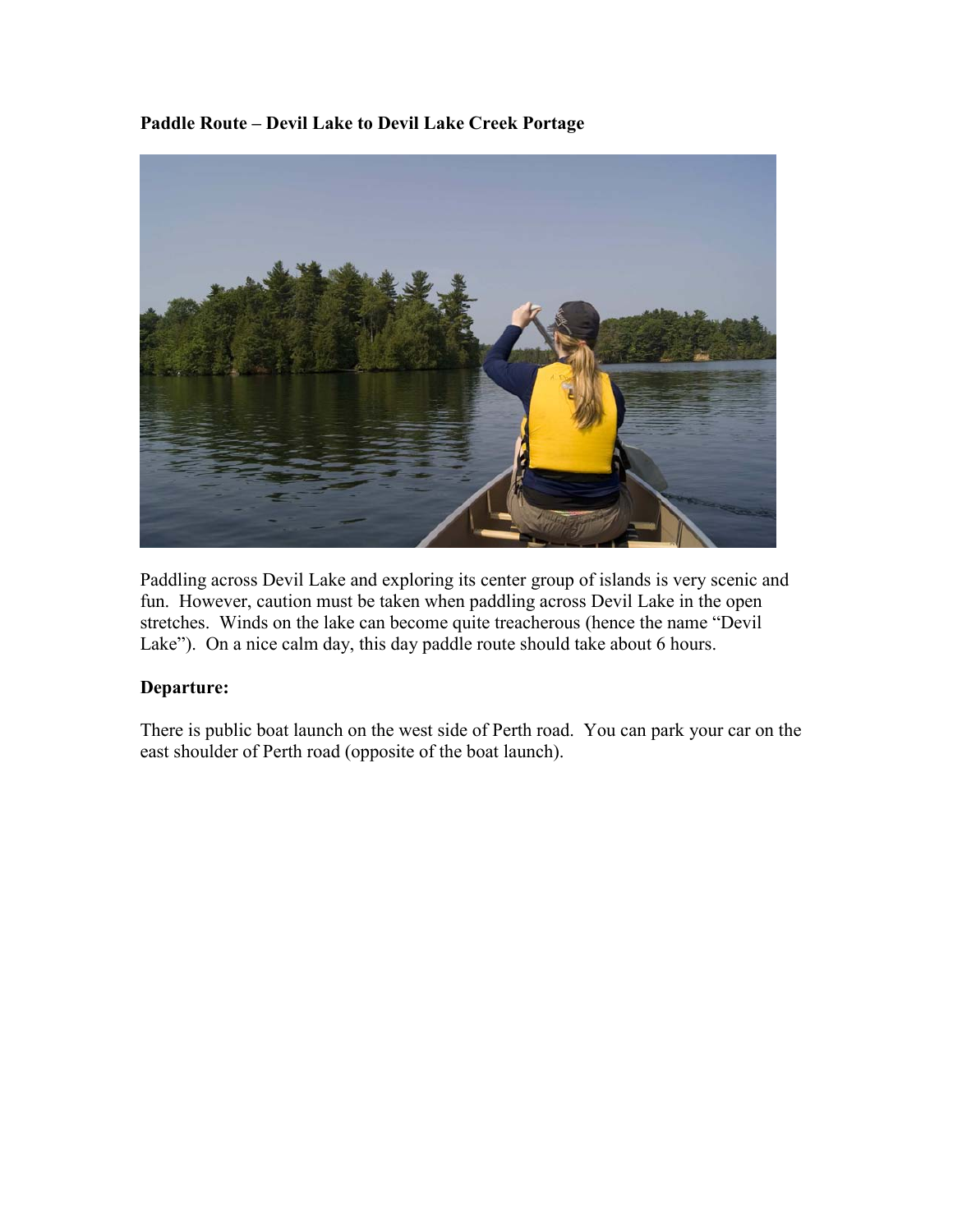

Boat Launch of west side of Perth Road

# **Trip Length / Distance:**

It is approximately 8.5 kilometers from the boat launch to the portage at Devil Lake Creek. The time will vary depending on the wind conditions, especially on Devil Lake, but on a calm day it should take about 6 hours to paddle there and back.

## **Caution:**

As noted earlier, the winds on Devil Lake can turn the waters very choppy and difficult for paddling. In these cases, it may be recommended that you paddle following the southern or northern shoreline (depending on which way the wind is blowing) for protection. However, if you are fortunate enough to paddle to the group of islands in the center of Devil Lake, you will find shelter among these islands. Note that the western half of the islands contains shallow areas and logs near the surface to be careful of when navigating.

## **Description of the route:**

The paddle route is fairly straight forward from the boat launch. Simply head west between Vanderbilts and Miller island, and then paddle across an open stretch of water towards Turnip island. Just past Turnip island is the group of islands located in the center of Devil Lake. Once there, take your time and explore this interesting group of islands. Also, note that the western half of the islands contains certain shallow areas and logs near the surface.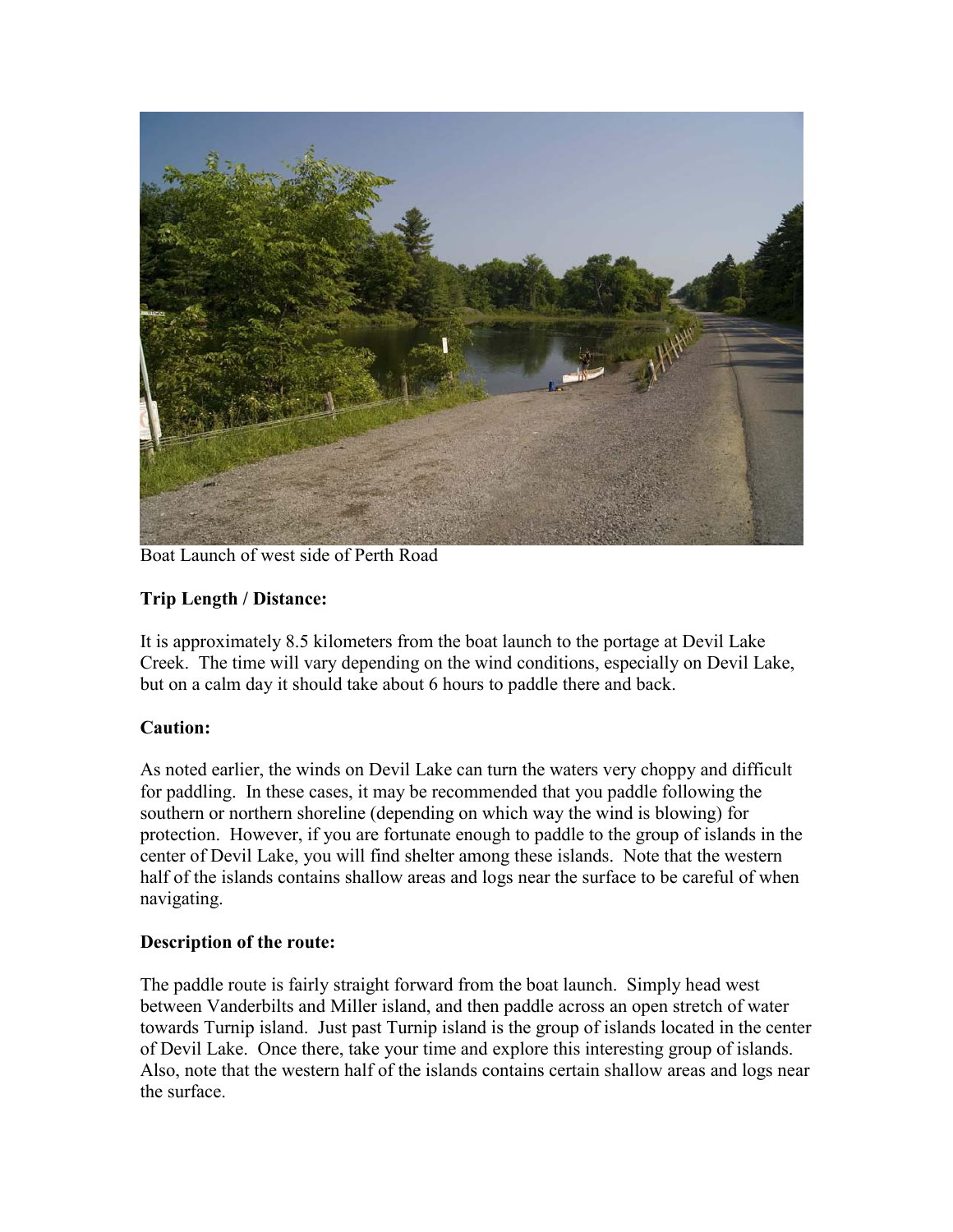When you leave the islands, continue west across another stretch of open water. You will approach Frontenac Provincial Park (on the south shoreline) and enter more isolated, calmer waters of Devil Lake. Along the way, there is an interesting white/orange cliff face to admire.

At the end of the route you can either stop at the Devil Lake Creek portage (Devil to Kingsford) or the Moulton Lake portage for a break. From here you can walk a bit of the hiking or portage trail before heading back towards the boat launch.



Leaving the boat launch



Loon on Devil Lake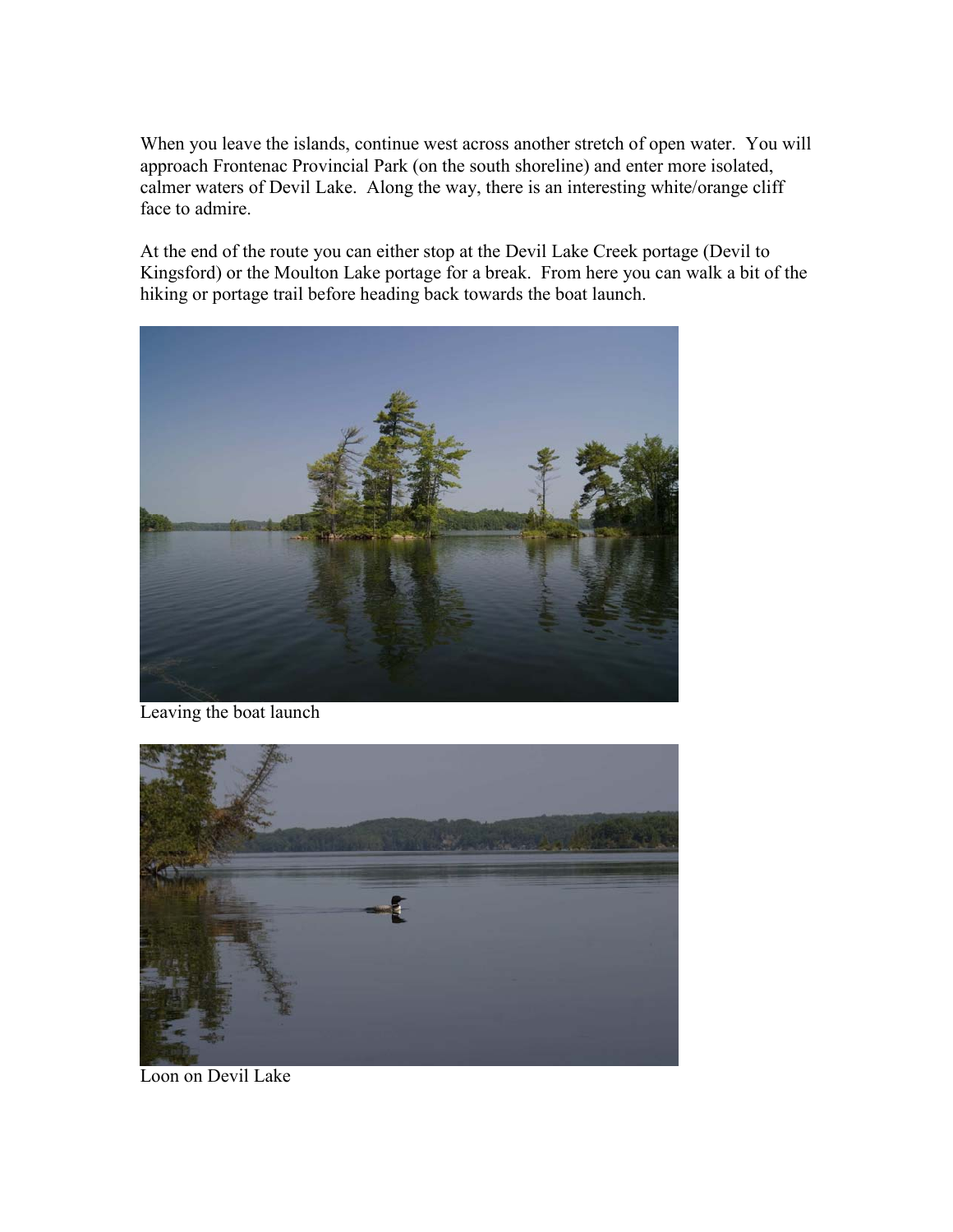

Turnip Island



Entering the a group of islands in the center of Devil Lake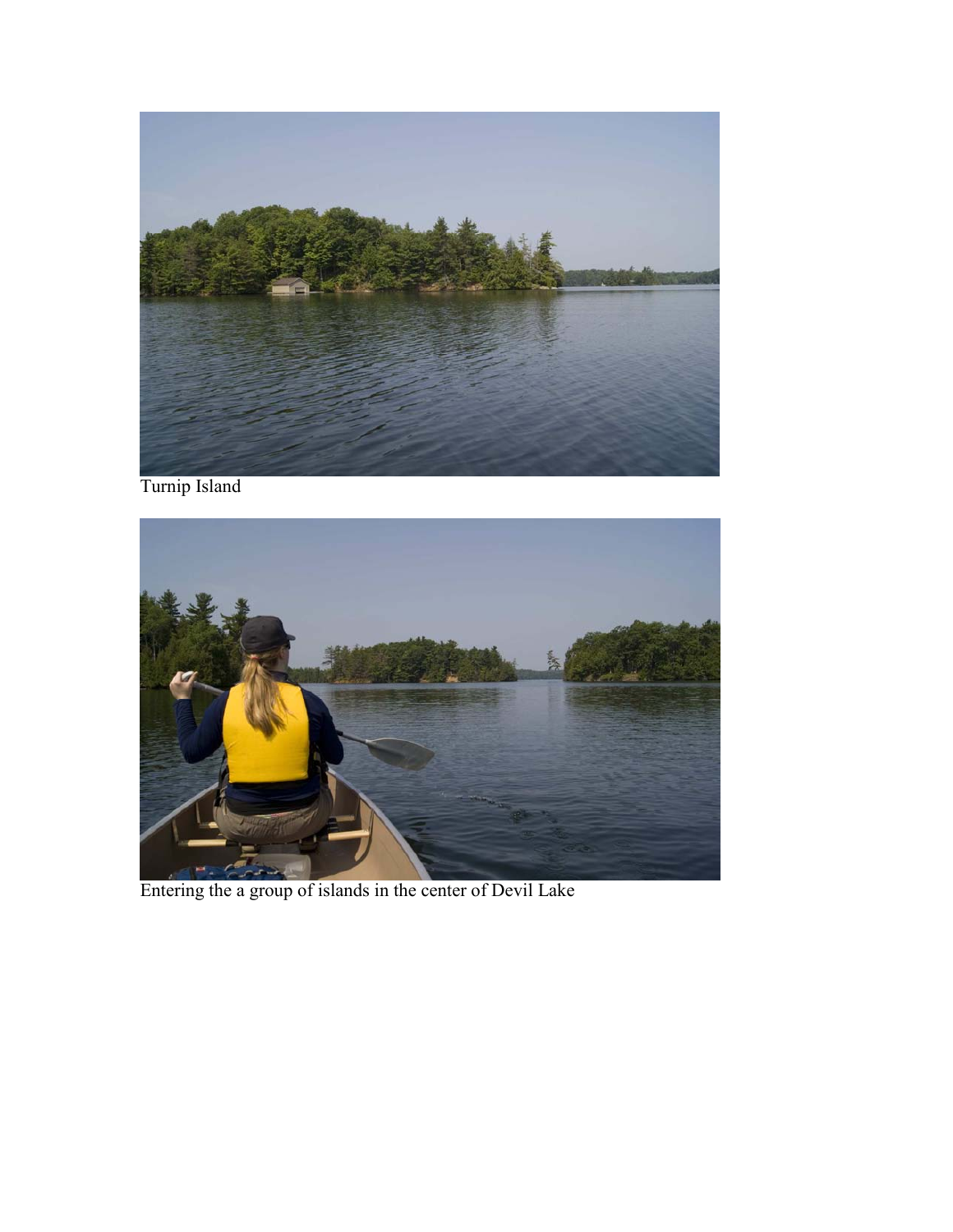

Paddling through a group of islands in the center of Devil Lake



Interesting cliff face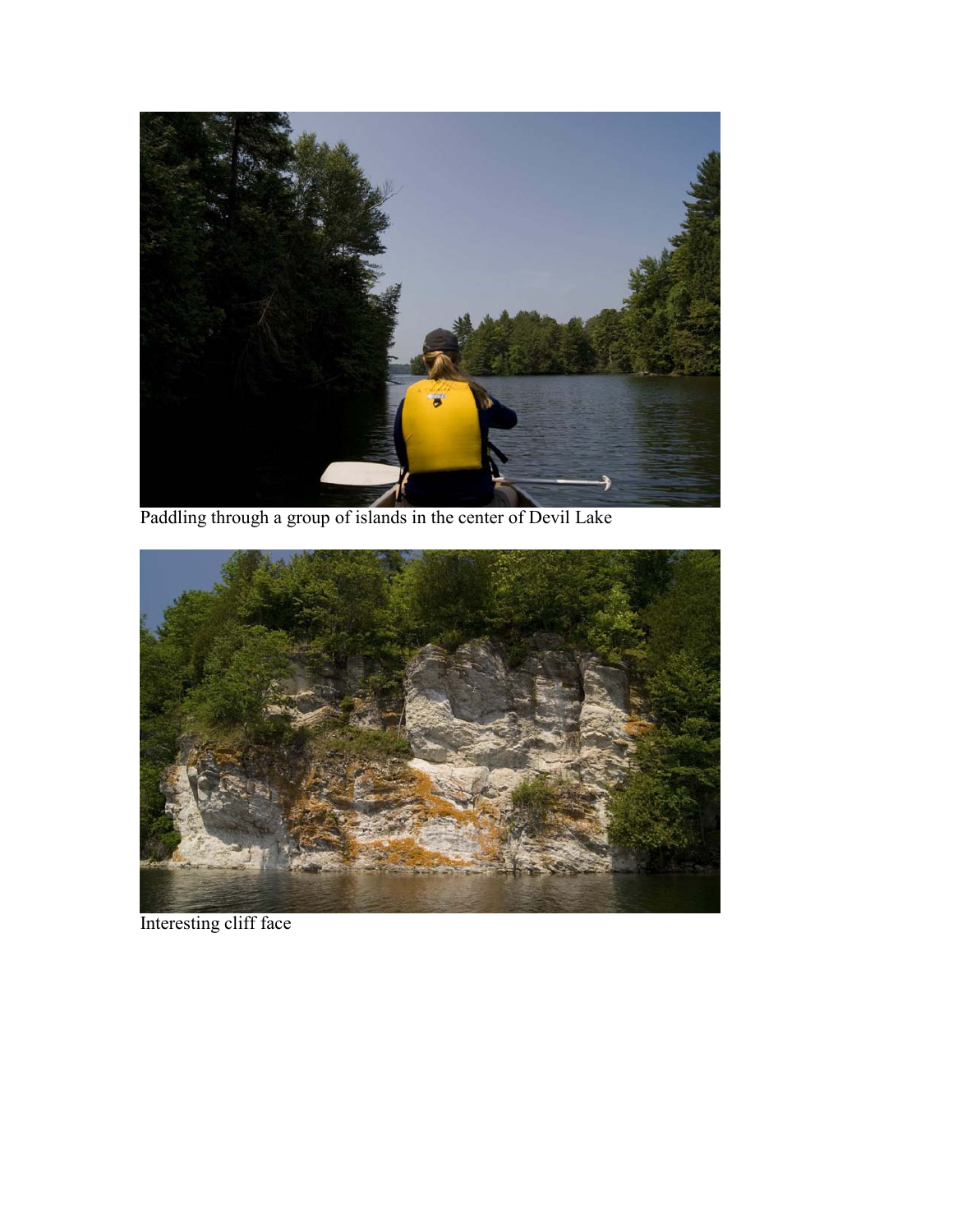

Portage point for Moulton Lake



Overlooking Devil Lake from Moulton Lake portage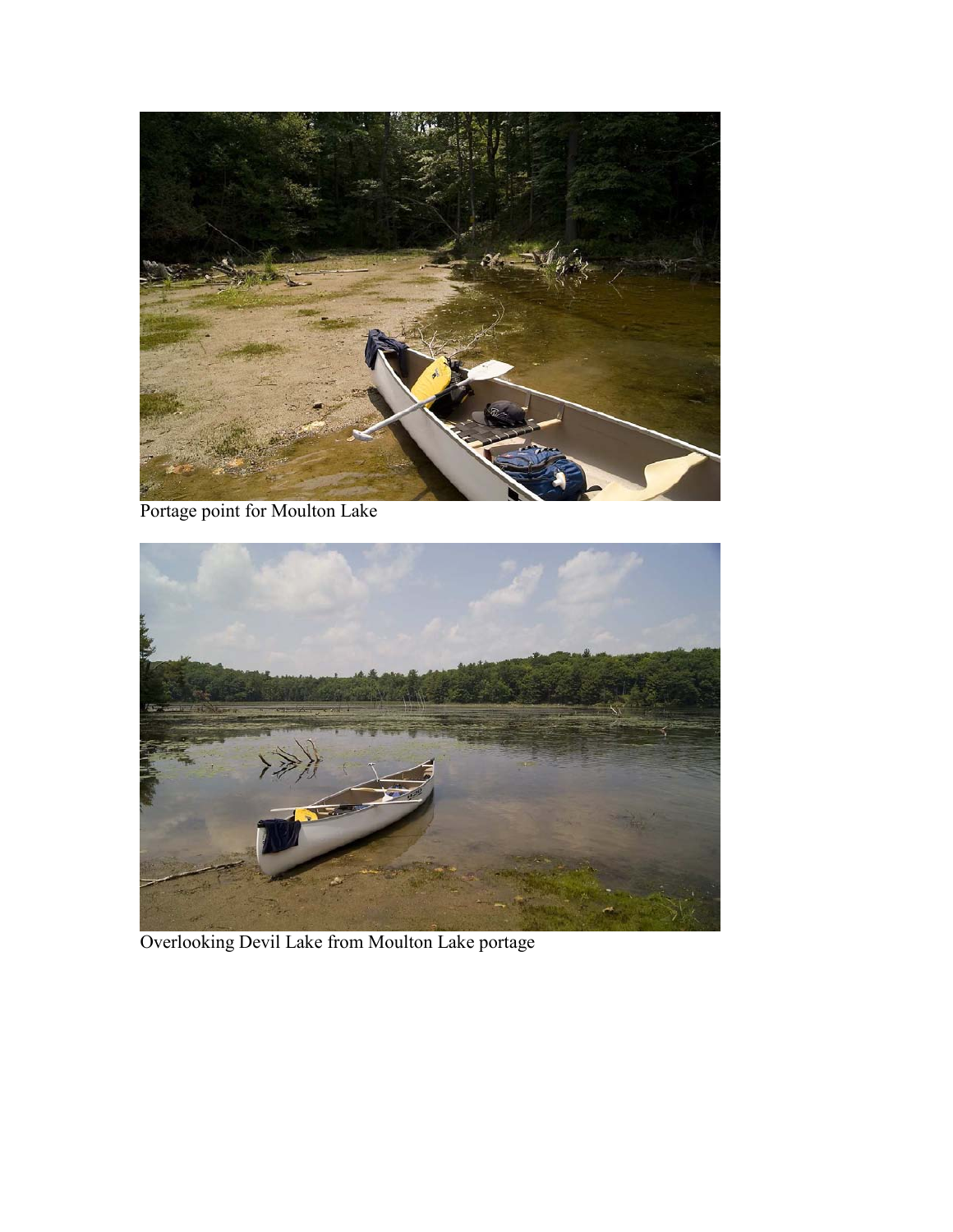

Butterfly at Moulton Lake portage



Hiking/portaging trails at Moulton Lake portage